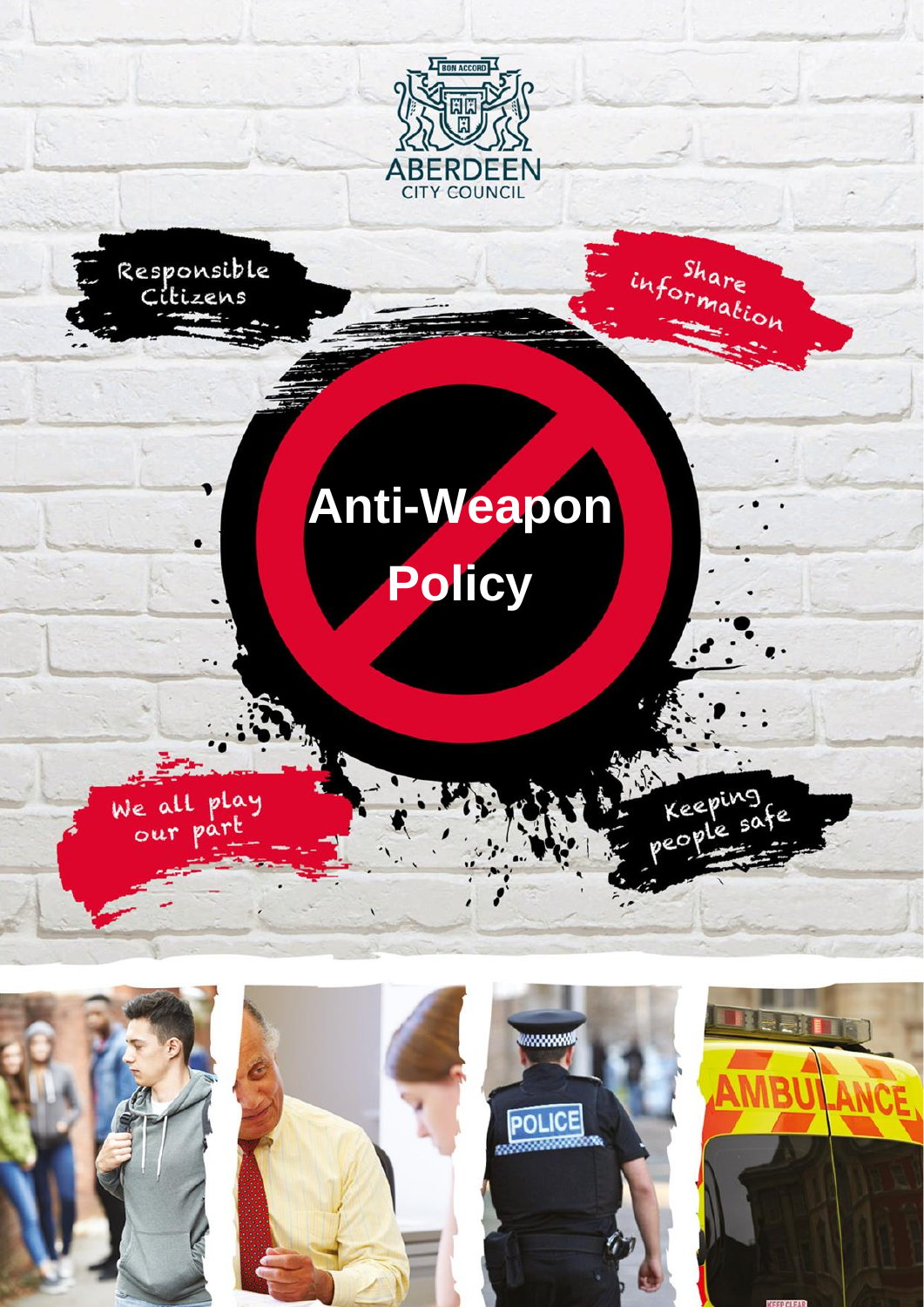## **CONTENTS**

- **1. Background To Policy**
- **2. Legislation and Children's Rights**
- **3. Policy Objectives**
- **4. Expectations of Schools**
- **5. Procedural Guidance for Incident Notification and Reporting**
- **6. Pupil Searches**
- **7. Link to the Aberdeen City Council Anti-Bullying Policy**
- **8. Review Date**
- **9. Useful Contacts**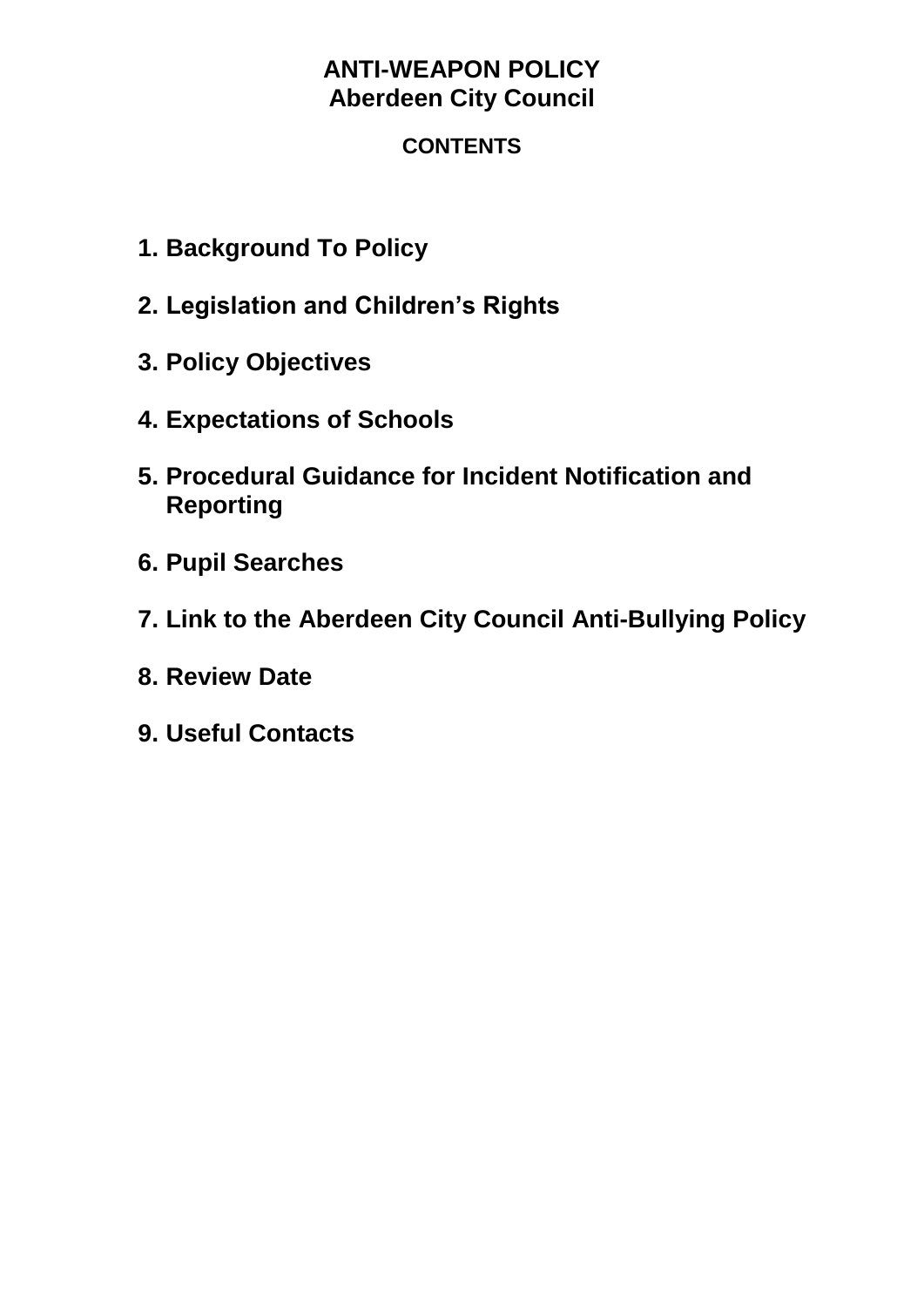## **1. BACKGROUND TO POLICY**

Following the tragic event at Cults Academy on the 28<sup>th</sup> October 2015 an independent multi-agency review was commissioned by members of a Chief Officer's Group.

The overall aim of the review was to provide independent assurance to partners and the public that all circumstances in relation to the event were reviewed and appropriate recommendations made for future practice. The review highlighted 21 recommendations to be actioned. A Northern Alliance Strategic Group was formed and an implementation plan created to meet the requirements of the review recommendations. This work commenced in August 2016 in collaboration with other key partners including the following

- Police Scotland
- Primary & Secondary Head Teachers
- Pupils
- Parents
- Community Teams
- Social Work Teams

The Anti -Weapon Policy was created to give direction to schools and their communities in order to meet all of the recommendations from the review.

## **2. LEGISLATION AND CHILDREN'S RIGHTS**

Criminal Law (Consolidation) (Scotland) Act 1995.

#### *Any person who without lawful authority, or reasonable excuse, has with him/her in a public place, any offensive weapon commits an offence.*

## **Children's Rights**

Our responsibilities are set out in the United Nations Convention on the Rights of the Child.

"Children have the right to be protected from being hurt and mistreated, physically or mentally. Governments should ensure that children are properly cared for and protect them from violence, abuse and neglect by their parents, or anyone else who looks after them." (Article 19)

## **3. POLICY OBJECTIVES**

- To inform schools of expectations with regard to anti-weapon/knife crime.
- To provide procedural and operational guidance to all Aberdeen City Council schools and communities with regard to weapon/knife crime.
- To provide guidance on procedures with regard to the searching of pupils' personal belongings.
- To outline links to Aberdeen City Council Anti Bullying Policy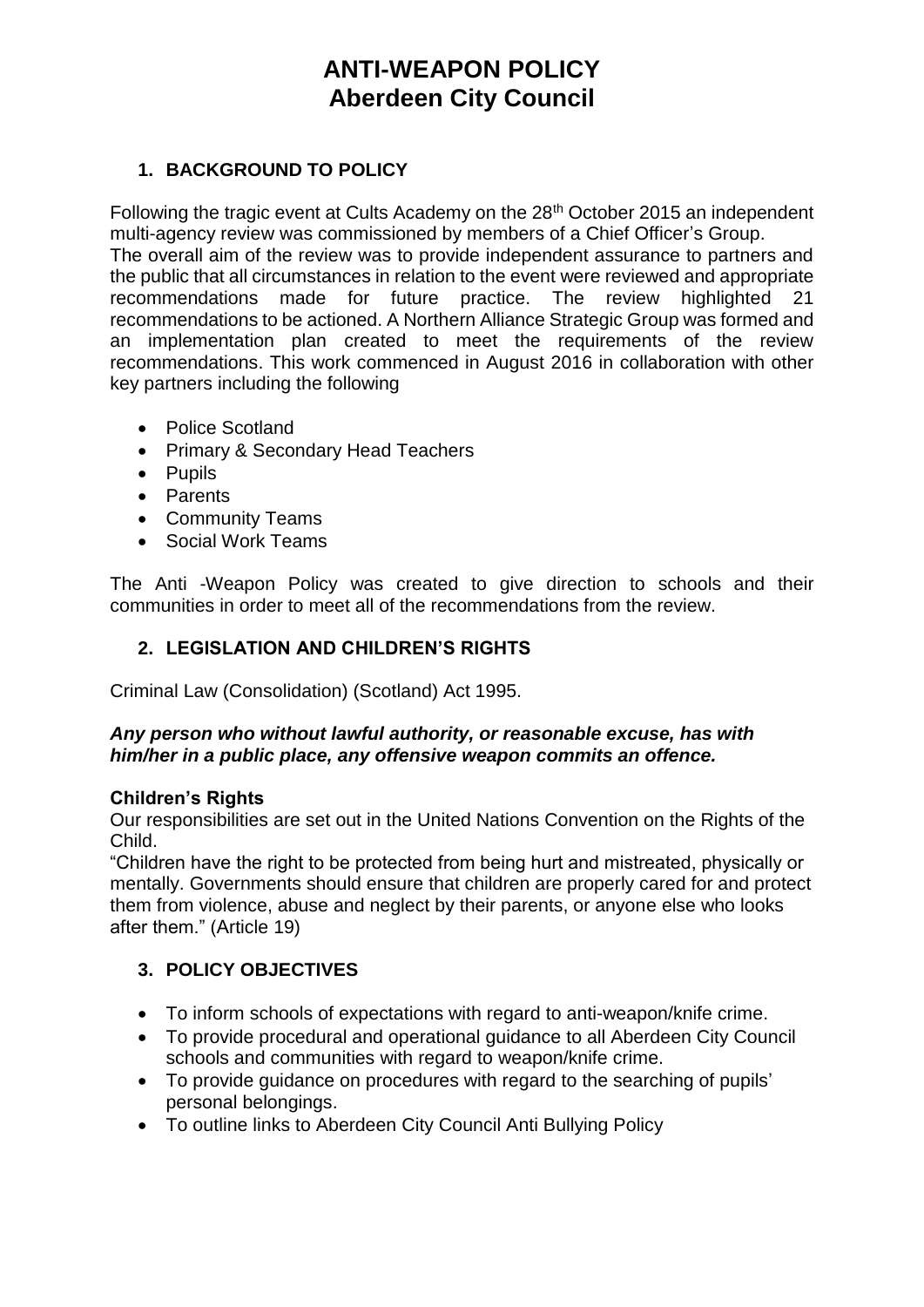## **4. EXPECTATIONS OF SCHOOLS**

#### **Curriculum Input**

Aberdeen City Council has provided Primary and Secondary Schools with an antiweapon school pack containing educational resources and promotional materials. Some of these lessons have been adapted from resources shared by the Ben Kinsella Trust in London.

Schools will be expected to deliver the following based on the anti-weapon school pack –

| <b>SCHOOLS</b> |                                                                                                                                                                                                                                                                       |  |
|----------------|-----------------------------------------------------------------------------------------------------------------------------------------------------------------------------------------------------------------------------------------------------------------------|--|
|                | Share the age appropriate learning resources and lessons provided<br>specifically for Primary 7 pupils. Schools can deliver these resources<br>where and when appropriate to their individual curricular structures and<br>design.                                    |  |
|                | Work in partnership with Police Scotland to deliver the anti-weapon/knife<br>crime presentations and assemblies to all Secondary 1 and Secondary 5<br>pupils.                                                                                                         |  |
|                | Encourage pupil councils and forums to have regular discussions of<br>agenda items linked to the broader area of carrying weapons within<br>schools. This will allow pupils to share their knowledge and to use the pupil<br>voice to further develop safe practices. |  |
|                | Provide the opportunity for pupil groups to forward feedback to Aberdeen<br>City Council which will help to improve future educational resources and<br>highlight any further actions in order to keep the strategy developing.                                       |  |

## **Non-Curricular Expectations**

Within the Aberdeen City Council anti-weapon school pack there are promotional materials to assist schools in highlighting the main messages of anti-weapon/knife crime.

| <b>SCHOOLS</b> |                                                                                                                                                                                                                                  |  |
|----------------|----------------------------------------------------------------------------------------------------------------------------------------------------------------------------------------------------------------------------------|--|
|                | Ensure the contents of the pack are displayed and distributed appropriately<br>throughout their establishment and to the wider school community thus<br>promoting a zero tolerance approach to the possession of weapons/knives. |  |
|                | Discuss the Anti-Weapon Policy with all staff to ensure they are aware of<br>policy procedures and adhere to them.                                                                                                               |  |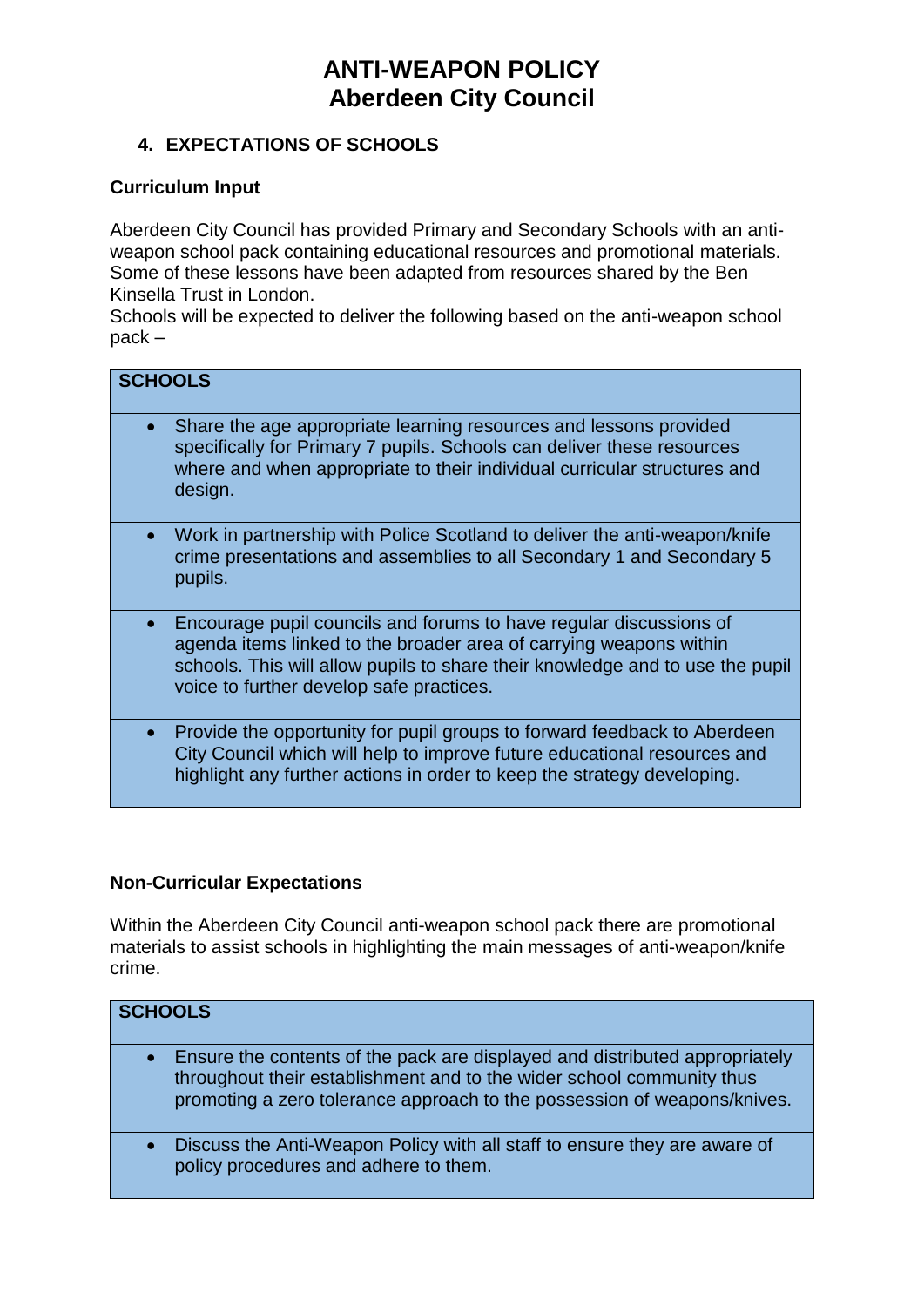Secondary schools to deliver a tabletop exercise to test school procedures for dealing with a weapon related incident.

The #lifenotknife is an online resource for pupils to pledge never to carry weapons and to share information.

#### **SCHOOLS**

• Guide and support pupils to participate and take an active role in pledging never to carry a weapon and to share information. Schools will find guidance notes on how to make a pledge in the anti-weapon pack.

#### **Parental Engagement**

Aberdeen City Council has provided a parent guidance leaflet which presents the facts on weapons crime and the consequences of carrying a weapon. Parents and carers have a responsibility for ensuring that their child receives appropriate guidance which should include educating them about the dangers of weapons. Aberdeen City Council will also provide a parent agreement letter setting out the expectations of the school with regard to weapons/knives. It is the parent's responsibility to read the letter, sign it and return it to school. If a child is old enough he/she should also sign the agreement letter.

| <b>SCHOOLS</b> |                                                                                                                                                                                                                                                                                                                                                                                                                                                  |  |
|----------------|--------------------------------------------------------------------------------------------------------------------------------------------------------------------------------------------------------------------------------------------------------------------------------------------------------------------------------------------------------------------------------------------------------------------------------------------------|--|
|                |                                                                                                                                                                                                                                                                                                                                                                                                                                                  |  |
|                | • Schools should share the Anti-Weapon Policy with parent forums                                                                                                                                                                                                                                                                                                                                                                                 |  |
| $\bullet$      | Schools are responsible for ensuring that parents/carers receive both a<br>parent agreement letter and a guidance leaflet.<br>$\triangleright$ Incorporate the parent letters into the school's Primary 1 induction pack<br>and also put out again to S1 pupils capturing transition from P7-S1.<br>> Ensure new pupils/parents/families from outwith Aberdeen City Council<br>receive the parent letter as part of the school's induction pack. |  |

• All parent agreement letter returns should be recorded on SEEMIS using the ACC tab.

It is important to emphasise that the success of the Anti-Weapon/Knife Crime Strategy lies heavily on all adults modelling and presenting the appropriate messages and behaviours.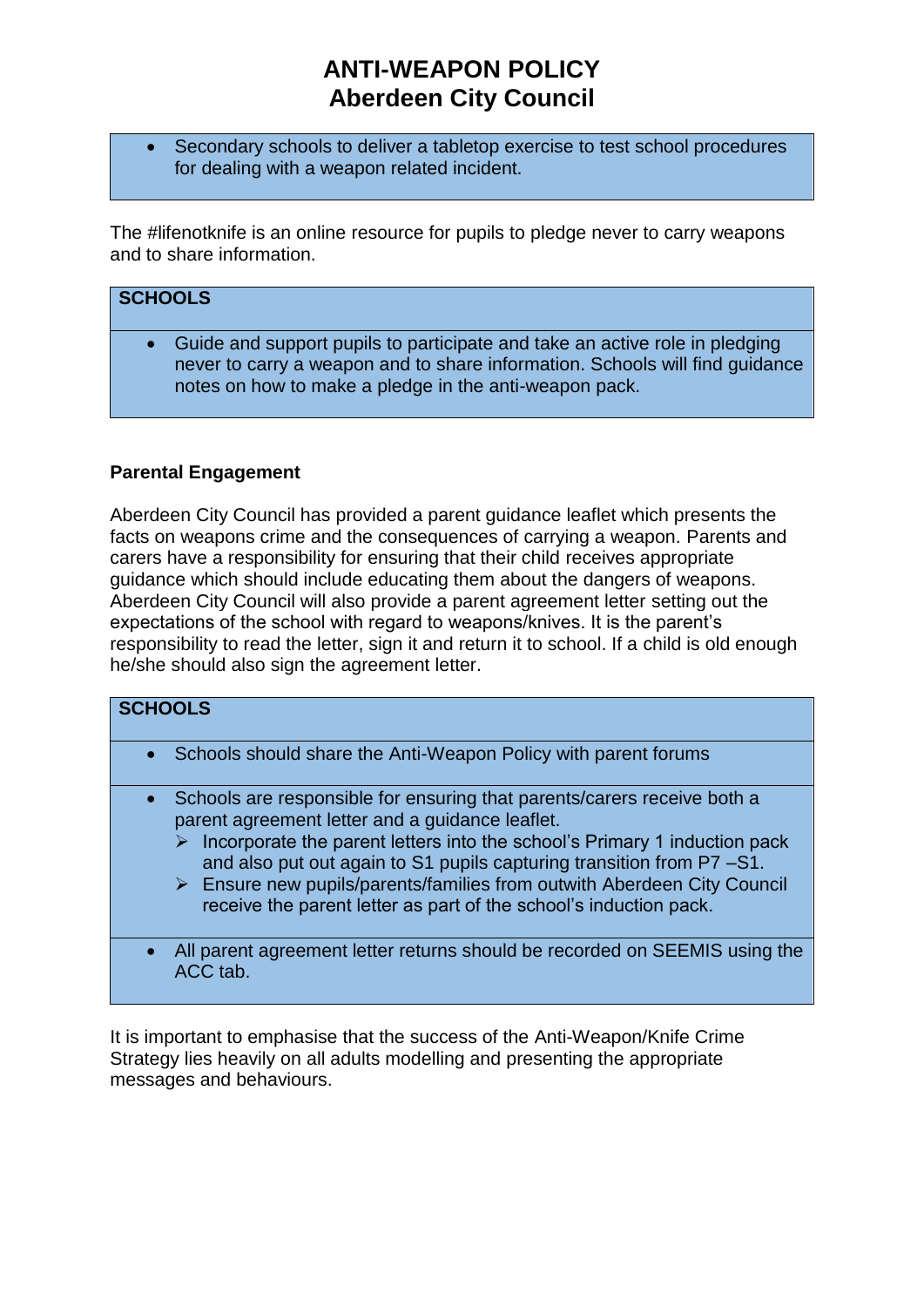## **5. PROCEDURAL GUIDANCE FOR INCIDENT NOTIFICATION AND REPORTING**



**\*Do not attempt to disarm a pupil armed with a weapon seek support from Police Scotland.**

**Please note Child Protection Services should only be contacted if the incident constitutes a child protection issue.**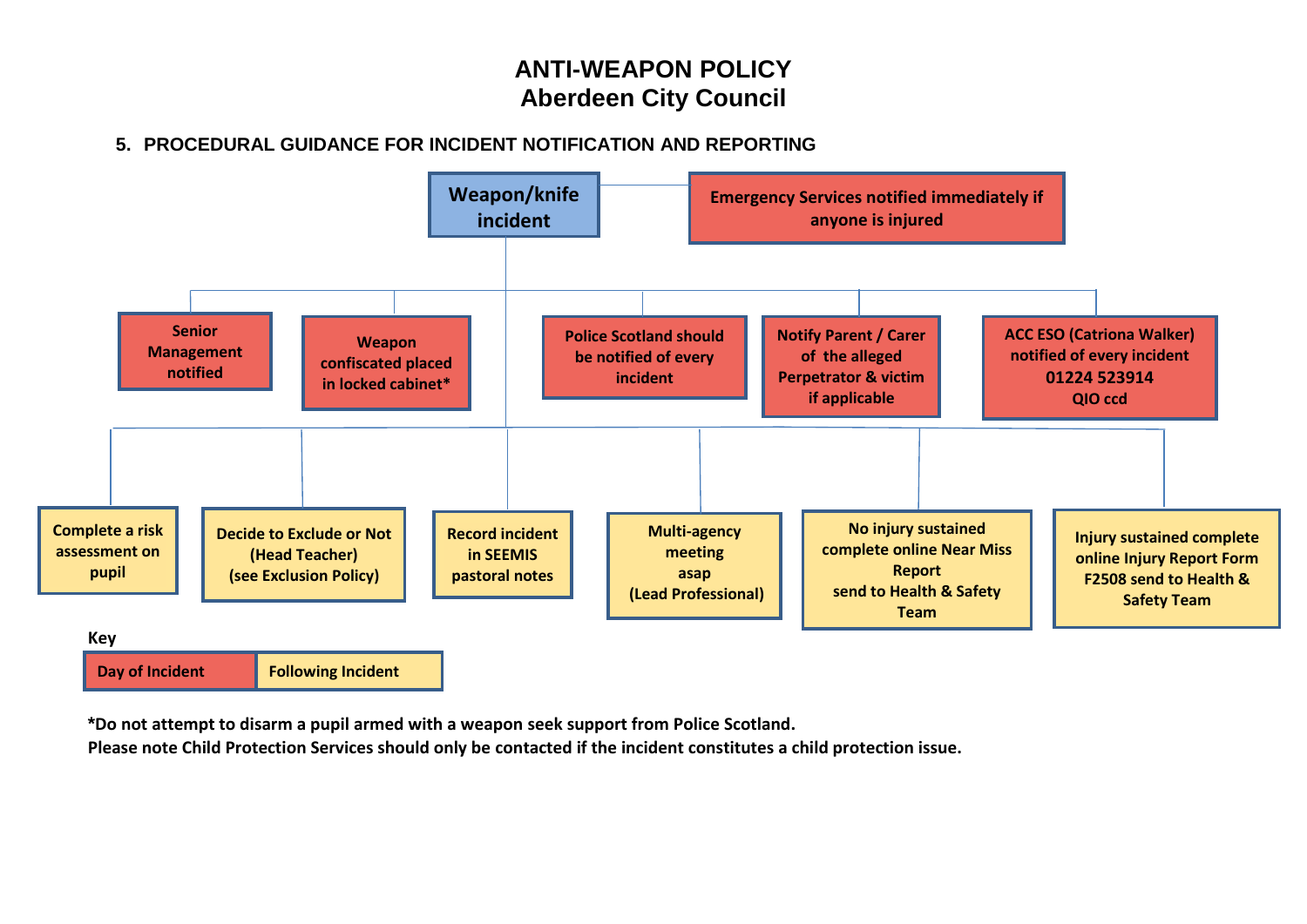## **6. PUPIL SEARCHES**

If there is reason to believe that a pupil is carrying a knife or other offensive weapon the following steps should be followed –

**Do not attempt to disarm a pupil armed with a weapon seek support from Police Scotland. In accordance with the law of Scotland searches must be made with the pupil's consent.**

**Physical searching of a pupil can only be carried out by Police Scotland.**

**Where consent is given the Head Teacher or nominee can undertake searches of the pupil's belongings.**

**Where no consent is forthcoming schools will contact Police Scotland**

**A minimum of two adults should be present at any search for safety & potential evidential reasons**

**Parents will be informed of any searches**

**Any weapon/knife found in a pupil's possession will be confiscated and stored in a locked cabinet awaiting action by Police Scotland**

## **7. LINK TO THE ABERDEEN CITY COUNCIL ANTI- BULLYING POLICY**

The 2017 Education and Children's Services 'Anti-Bullying Policy into Practice – School Policy Development' has been launched and implemented within Aberdeen City schools. This revised service-wide Policy provides a framework to support schools in developing their own local level policy to meet the needs of their school and school community.

Our expectation for the local level policies, key messages and ethos is to keep a high profile in everyday practice, through relationships between staff, parents/carers, children and young people to foster respectful relationships and behaviours.